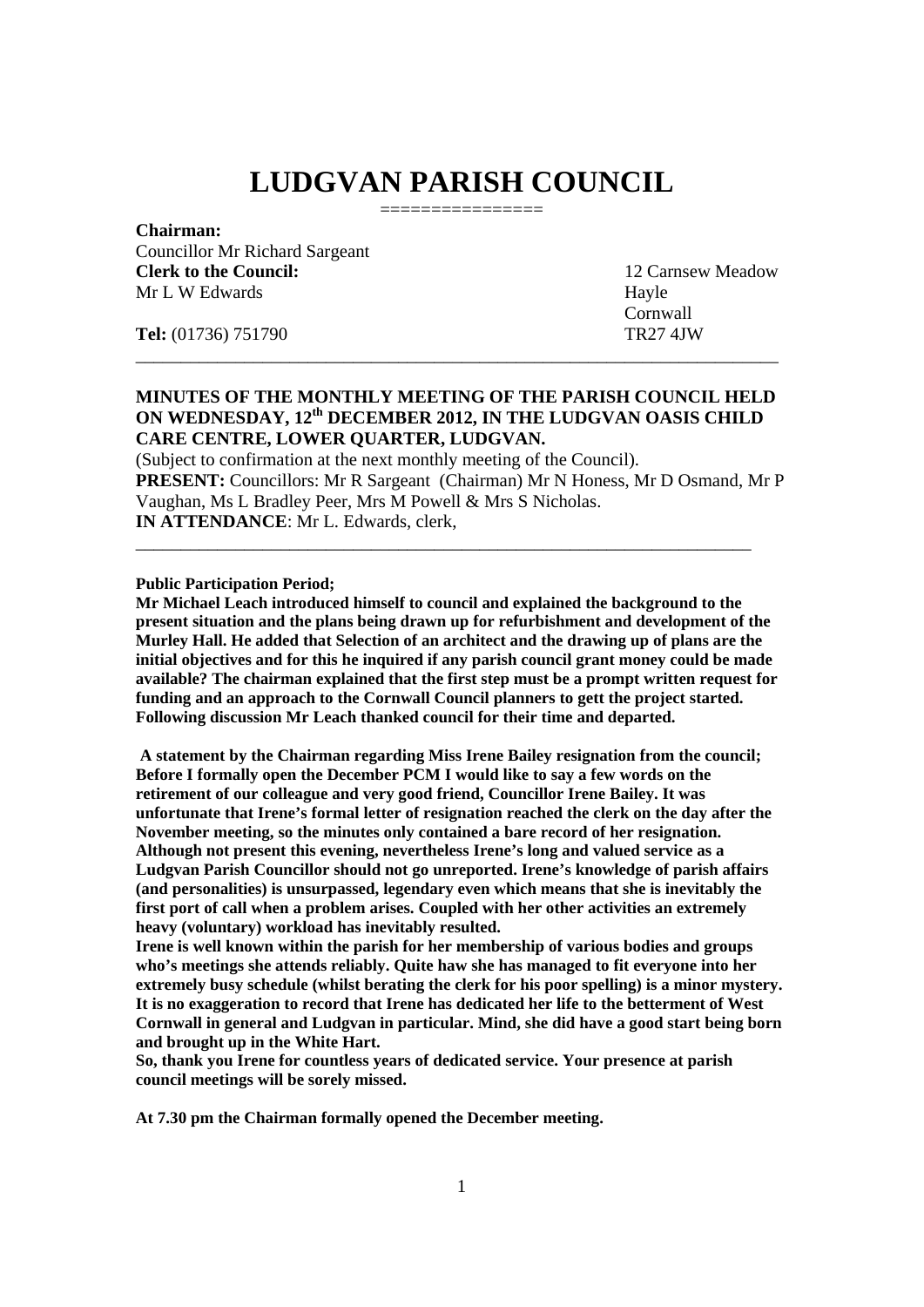**1. Apologies for absence; Councillors Mr** M Russell, Mr G Ronan, Ms Liz Donnelly, Mr D Badcock & Ms Sue Pass

2. Minutes of the Monthly Parish Council Meeting on Weds 14<sup>th</sup> November 2012. Having **been circulated prior to the meeting, the minutes were taken and signed 'As read.'** 

#### **3. Declarations of interest in Items on the Agenda;**

**(a) Pecuniary interests;** relevant to any agenda item declared on an individuals Register of Financial Interests

**(b) Non-Pecuniary Interests**; relevant to any agenda item.Clr Osmand declared a non pecuniary interest in Minute 26 Planning Applications Turbines and Minute 25 Red River Scouts

 **Note; Both** types of interest require that the person making the declaration leaves the room when the matter is discussed or as soon as it becomes apparent**.** 

**4. Resignation – Councillor Hopkins.** Clr Hopkins letter of resignation was read out with the chairman adding his thanks to those of Keith's council colleagues. Keith has been a stalwart member of the council over the years with his sensible and knowledgeable approach to parish affairs. His contributions will be seriously missed.

#### **5. Police Matters;**

.

(a) Monthly crime report covering the period 1st to  $30<sup>th</sup>$  November was read out as follows; Assault 1; Theft 2; Shoplifting 2; Criminal Damage 1; Harassment 1; Burglary 2. A total of 9 police investigations compared to 14 for the same period last year. **(b)** Other police matters; Nil

**6. Workload on Clerk** – Working Hours. The Accounts & Audit Committee recommendations to increase the clerk's hours to 30 per week with no change to the hourly rate effective from  $1<sup>st</sup>$ Jan 2013 were accepted and approved. **Resolved**; clerk to arrange

**7. Resignation – Clerk.** Appointment of prospective new clerk

**(a) Job description;** In hand – Clr Vaughan

 $\overrightarrow{b}$  **Advertisement:** For display in the Cornishman on 20<sup>th</sup> and 27<sup>th</sup> December with a closing date for applications of 11<sup>th</sup> Jan 2013 **Resolved;** Clr Vaughan

**(c) Application Form;** In hand – Clr Vaughan

**(d) Contract of employment;** to be developed – Clr Vaughan**.** 

**(e) A n employment committee was set up to oversee the appointment of the new clerk comprising Clrs Sargeant, Honess, Vaughan & Bradley-peer. Resolved;** clerk to arrange initial meetings.

#### **8. Clerk's Report;**

**(a) Castle An Dynas Quarry**. Next meeting Dec 21st

**(b) Allotments;**

**(i) Communal hedge trimming**, - complete.

**(ii) Church Hill plot 5 will become vacant at year end. (Mr I Penrose.).** Awaiting allocation

**(iii) Church Hill plot 9 will become vacant at year end. (Mr O'doherty**). Awaiting allocation to Mr Wilson

**(iv) Church Hill plot 14 will become vacant at year end (Mr P Blewett** ) Awaiting allocation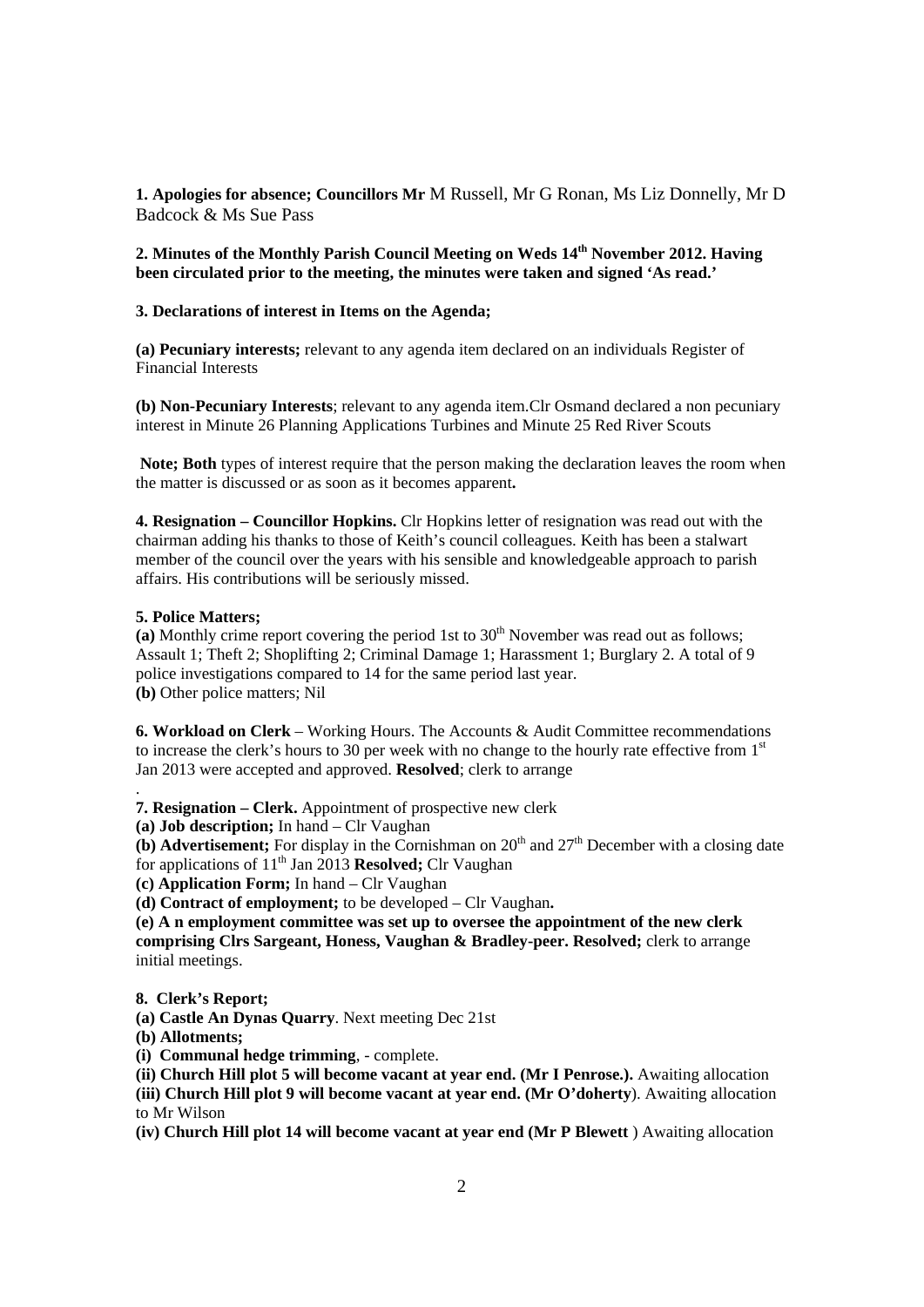**(c) Parish Council Website;** Good progress in populating the various areas.

**(i) Back up hardware & software.** Work in progress**.** Council recorded their appreciation of the hard work put into the website construction by Clr Vaughan**.** 

**9. Chairman's Report**;

**(a) Bus Shelters;** 

**(i) Cleaning & maintenance;** Awaiting confirmation of relevant shelters from Fernbank Ltd.

**(ii) Contract with Fernbank Advertising Ltd -** Approval. Awaiting Fernbank.

**(b) Cornwall & West Devon Mining Landscape World Heritage Site Management Plan –**  draft consultation document**.** 

**10. Wind turbines –** Awaiting confirmation of community benefit**.** 

**11. Adoption of Revised (Oct 2012) Code of Conduct subject to;** 

**(i) The insertion of 'Ludgvan Parish Council' on pages 3 and 4** 

**(ii) The adoption of the following wording in paragraph 2.6 on page 6 of the code; 'You must not accept any gifts or hospitality that you are offered or receive in connection with your official duties as a member'.** 

**12. Review of LPC Standing Orders and Financial Regulations.** Awaiting CALC form of wording

**13. See minute 11(ii) above. Choice of Acceptance of hospitality or gifts.** Recommend Refusal. **Resolved;** Accepted by council

**14. Ludgvan Horticultural show Saturday 3rd August 2013** Request for parish council support (prize vouchers to a maximum value of £50) **Resolved;** Approved, clerk to arrange**.** 

**15. Blind Veterans Land at Crowlas.** Highways Agency response to proposed traffic survey. Chapel Square/A30 junction. Regarded as a choke point for any northern development. Not recommended or supported by LPC.

**16 Accounts & Audit Committee Meeting; Results of 22nd November. Interim Report;** 

**(i). 'Capping' of precept'** Awaiting form of wording from CALC and advice from CC.

**(ii) Footpath grant –** expected to be £2888 as per 2012/13

**(iii)Aggregate Fund 2013/14.** Expected to be £5000.00 as per previous years**.** 

**(iv) Election expenses –** awaiting advice from CC

**(v) New computer equipment. Resolved**; to carry forward £1,500 approved**.** 

**(vi) Allotment rents. Resolved** to remain as 2012, ie no change**.** 

**(vii) Parish and Town Council Precept 2013/14 FY.** Awaiting government advice**.** 

**17. Footpath Officers Report;** 

**(i) FP 52 & spur survey - Letter from Mr Lockhart. LPC requested to advise CC of atrocious condition of FP 52 (copy to clr Nicholas.)** 

**(ii) FP 42 blockage – now clear.**

**(iii) Solar Farms in Cornwall.** Discussed at length

**18. Supply of Christmas trees;** 

**(a) Recipients**; Mr Winn Undertaker, Ludgvan Community Centre, Mounts Bay Hotel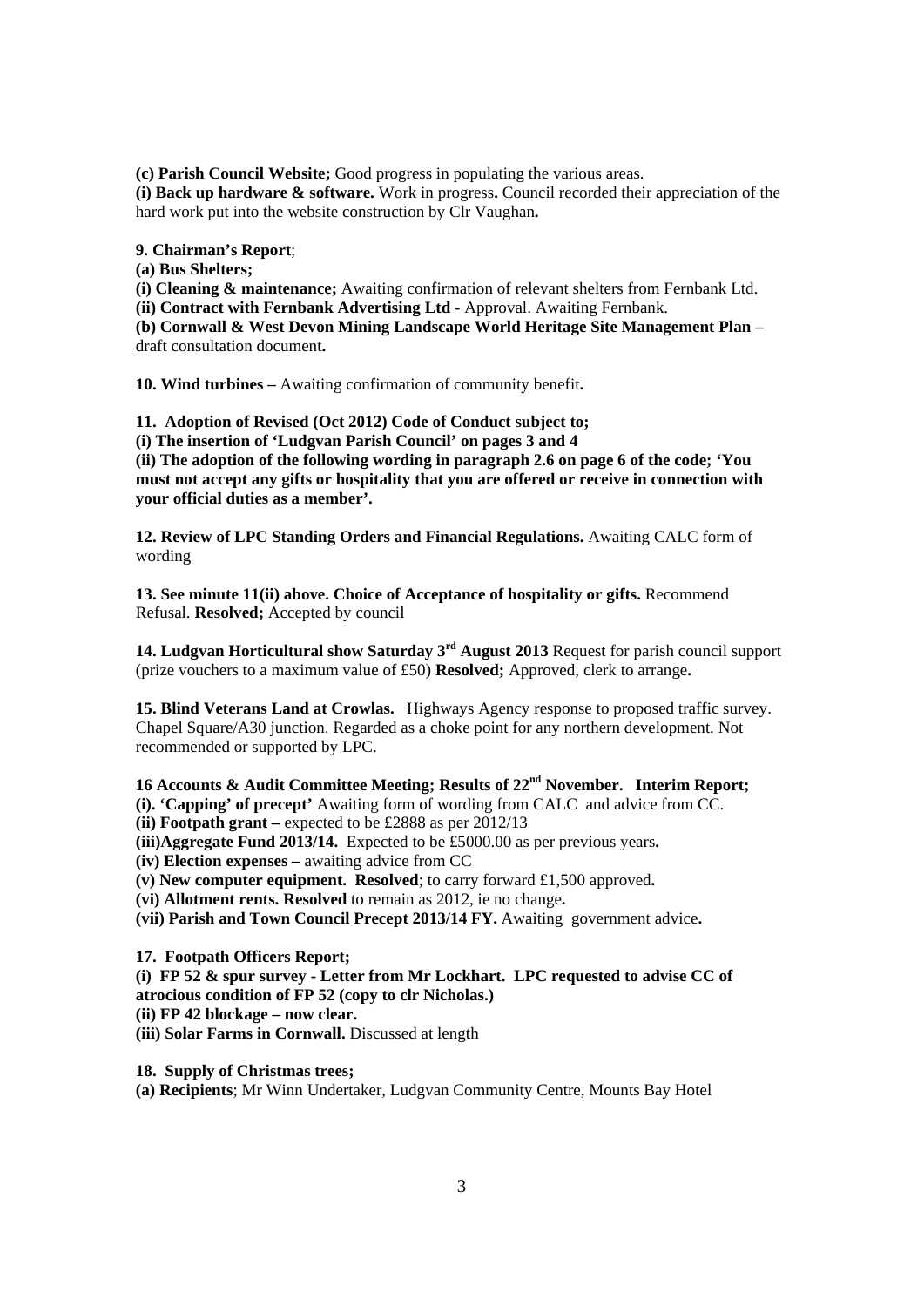**19. Cornwall Council Community Fund.** Suitable Projects of approx £700 details to Sally Newby. Possible recipient Murley Hall refurbishment (copy correspondence to Miss Irene Bailey)

# **20. Outstanding Register of Interest Forms –** 2 outstanding

**21. Interments St Paul's Cemetery 28th Nov Plot A15 Mr S Wilton, and 30th Nov plot A16 Rev Beth White.** Satisfactory conclusion. No further action needed**.** 

**22. Complaint of rubbish burning Castle Gate** – Clr Bradley – Peer**.** Concluded.

**23. West Penwith Moors Surveys 2012 and 2013.** For landowners

#### **24. Accounts & Audit Regulations – Internal Control and Audit**

**(a) 2012/13 Independent Annual Internal Audit. Appointment of internal auditor. Awaiting acceptance by Mr Brian White** 

**25. Correspondence;** 

**(a) Letters Received**;

**(i) Correspondence with Mr Treleven Traffic matters Sainsbury's site;** Police accident figures now available.& emailed to Mr Treleven.

**(ii) Correspondence with Mr Simon Mansell Re Tolverth Field - Long Rock**, maintenance. Awaiting CC.

**(iii) Allotment Sea Erosion Longrock Resolved;** clerk to action as requested. (copy to Clr Nicholas)

- **(iv). Cornwall Air Ambulance Request for donation. £100 donation approved** Resolved; clerk to arrange.
- **(v) Thank you for donation to Crowlas & Ludgvan Luncheon Club Christmas dinner**.
- **(vi).Invitation to Code of Conduct Training** December/January.
- **(vii) Congratulations on a brilliant website** Mr J McKenna.
- **(viii).Comments from the website** parking by Ludgvan Academy/Cross roads Garage Correspondence with Mr Saldivar.

**(ix). Cornwall Hospice Care –** Thank you for donation to Charity Auction

**Note;** prior to the next item Clr Osmond left the room

**(x) Red River Scouts** Request for donation £100 donation approved. **Resolved**; Clerk to action **(b) Letters Sent; nil** 

**26. Planning Matters;** 

# **(i) Cornwall Council – Planning Applications;**

**(a) PA12/10069;** Adjacent to The Meadow Back Lane Crowlas Penzance. Construction of detached dwelling Grid Ref 151436 / 33175 **Mr Cornish. Approved subject to river flooding and access considerations.** 

**(b) PA12/10177;** Tremenheere Visitor Centre Tolver Long Rock Penzance. Variation of condition 3 relating to planning application PA1003702 dated 12.10.2010; Inclusion of gardens and visitor centre as a civil ceremony venue Grid ref 149476 / 32314. **Mr W N Armstrong Tremenheere Trading Ltd No comment. What is 'condition3' Not known.** 

**(c) PA12/10323;** The Barn Tregender Lane Crowlas Penzance TR20 8DJ. Change roof of agricultural Greenhouse from lean-to to pitched roof, change of use of redundant agricultural barn to design/art studio (Barn A) and retrospective permission for increase in height of roof of Barn B. – **Mr Jeffrey Hill Approved.**

 **(d) PA12/10890;** Jim-Eny Castle Road Ludgvan Penzance. A variety of minor alterations to property including the installation of one UPVC window to the west elevation, installation of two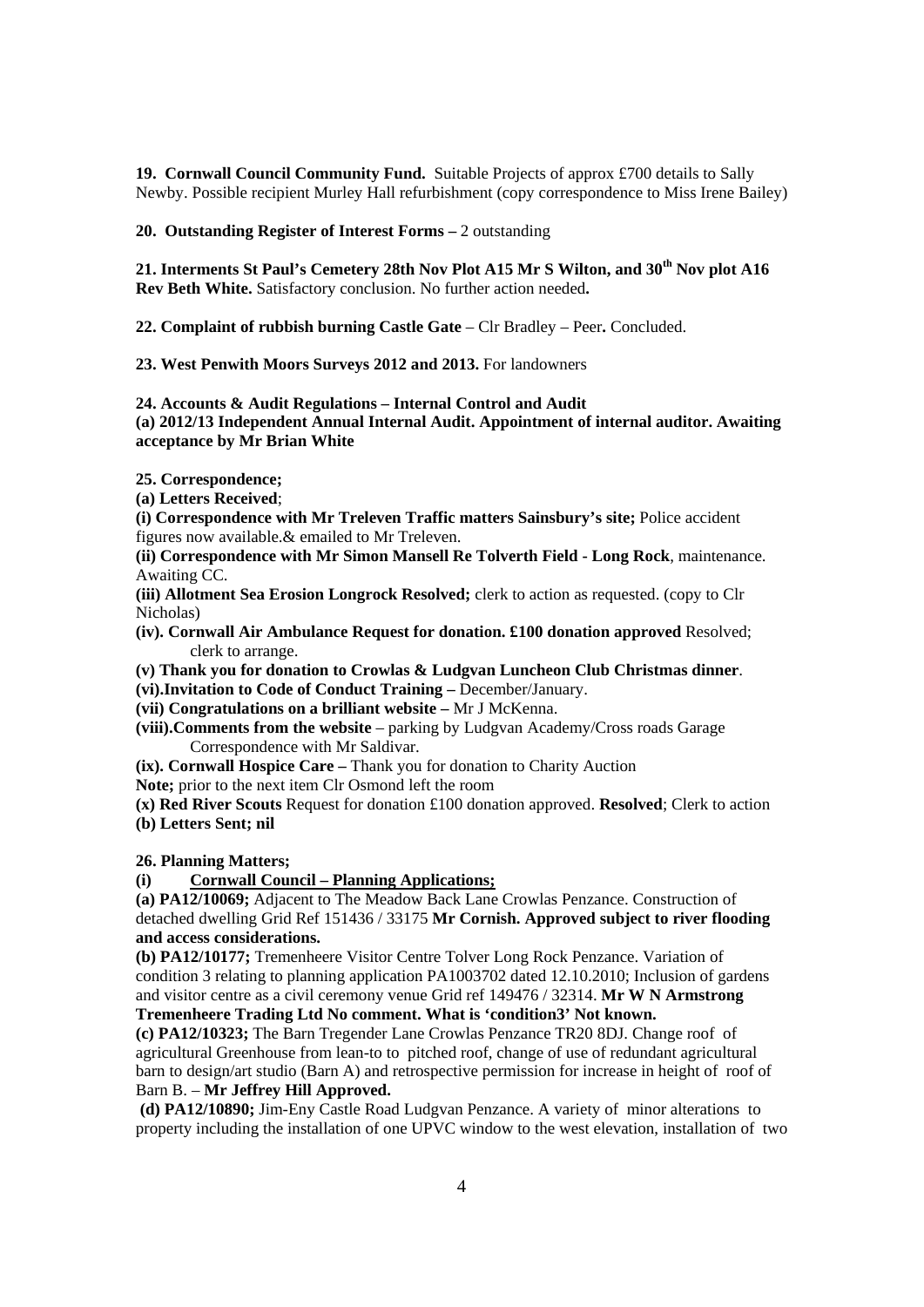rooflights on the west elevation and one new rooflight on the east elevation. Grid Ref 150425 / 32987 **Mr & Dr Treleven**. **Approved.** 

# **Note; Prior to the next item Clr Osmand left the room.**

**(e) PA12/10374**; Land at Tregethas Farm 6 Long Lanes St Hilary Hayle Erection of 3 no. 50KW Wind Turbines, measuring 25 m to hub 35m to tip with rotor diameter of up to 21m together with ancillary equipment..Grid Ref 154065 / 33586 **Miss Chloe Bines Mi-Grid Ltd. No comment. Due to lack of relevant information (ie plans, history etc) this application deferred until receipt of missing data**

**(f) PA12/11222;** The Old Inn Lower Quarter Ludgvan. Alterations to exterior and interior. Grid Ref 151232 / 33225 **Mr A Perkin. Approved** 

**(g) PA12/11223/** The Old Inn Lower Quarter Ludgvan. Listed Building Consent for alterations to exterior and interior. Grid Ref 151232 / 33225. **Mr A Perkin Approved.** 

**(ii) Cornwall Council – Planning Decisions Advised to Council;**

**(a) PA12/08540;** Hillcrest Church Hill Ludgvan Penzance. Installation of replacement rear dormer window. **Mr R Love. Approved.**

#### **27. Receipts & Payments;**

#### **(a) Receipts:**

(i) LMP Footpaths 2012-13 payment £2888.00

(ii) Allotment plot 11 Long Rock Rent £19.50

(iii) Burial Fees plots A15 & A16 St Paul's cemetery £600.00

(iv) Burial Fee plot A14 St Paul's Cemetery £600.00

# **(b) Payments Resolved; That the Following Payments to be Approved;**

(i) Ludgvan Community Centre Storage Cabinet Rental Nov 2012 £10.00

(ii) Oasis Child Care Centre. Room Hire  $14<sup>th</sup>$  Nov 2012 £20.00

(iii) Mr L Edwards Clerk Salary Dec 2012 - £773.12

(iv) HM Revenue & Customs Dec PAYE Mr L Edwards £193.20

(v) HM Revenue & Customs NI Mr L Edwards Ers Dec £47.24

(vi) Car expenses Nov Mr L Edwards 138 miles  $\omega$  0.45p = £62.10

(vii) Petty Cash Nov Mr L Edwards £113.33 Breakdown; Telephone £12.30; Standing Charge

£10.00; Stamps £32.40; Internet £14.99; Misc £43.64 Stationery £nil.

(viii) MCC Systems Ltd Service printer £6.00 including £1.00 VAT

(ix) Celtic Engineering Ltd Service Kawasaki Brush Cutter £18.44 including £3.07 VAT

(x) St Aubyn Estates allotment rent arrears (St Aubyn No 9 account) £100.00

(xi) Mr S Rhodes St Paul's Cemetery 3rd Quarter Maintenance £262.50

(xii) Mr S Rhodes Bertain's Cemetery 5 Calacter Maintenance  $\approx$  253.<br>(xii) Mr S Rhodes Amenity Area  $3<sup>rd</sup>$  Quarter Maintenance £170.50

(xiii) Mr S Rhodes Crowlas Cemetery  $3<sup>rd</sup>$  Quarter Maintenance £367.50

(xiv) Mr S Rhodes Church Town plot Annual Maintenance £52.50

(xv) Mr S Rhodes cutting back communal path Church Town allotments £160.00

(xvi) SLCC 2013 Membership Renewal £145.00

(xvii) SWW Ltd Long Rock standpipes 1 Sep to 21 Nov £33.87

(xviii) MCC Systems Ltd Brother TN2000 Toner £61.19 inc VAT

(xix) Mr S Rhodes remove fallen tree Church Hill allots £30.00

**28. Comments from Cornwall Councillors Ms S Nicholas & Ms S Pass - nil** 

# **29. Matters Referred to Clerk for investigation;**

# **(i) Temporary prohibition of traffic Church Hill and Lower Quarter Ludgvan 18th to 22nd Feb 09.30 to 16.30 hrs.**